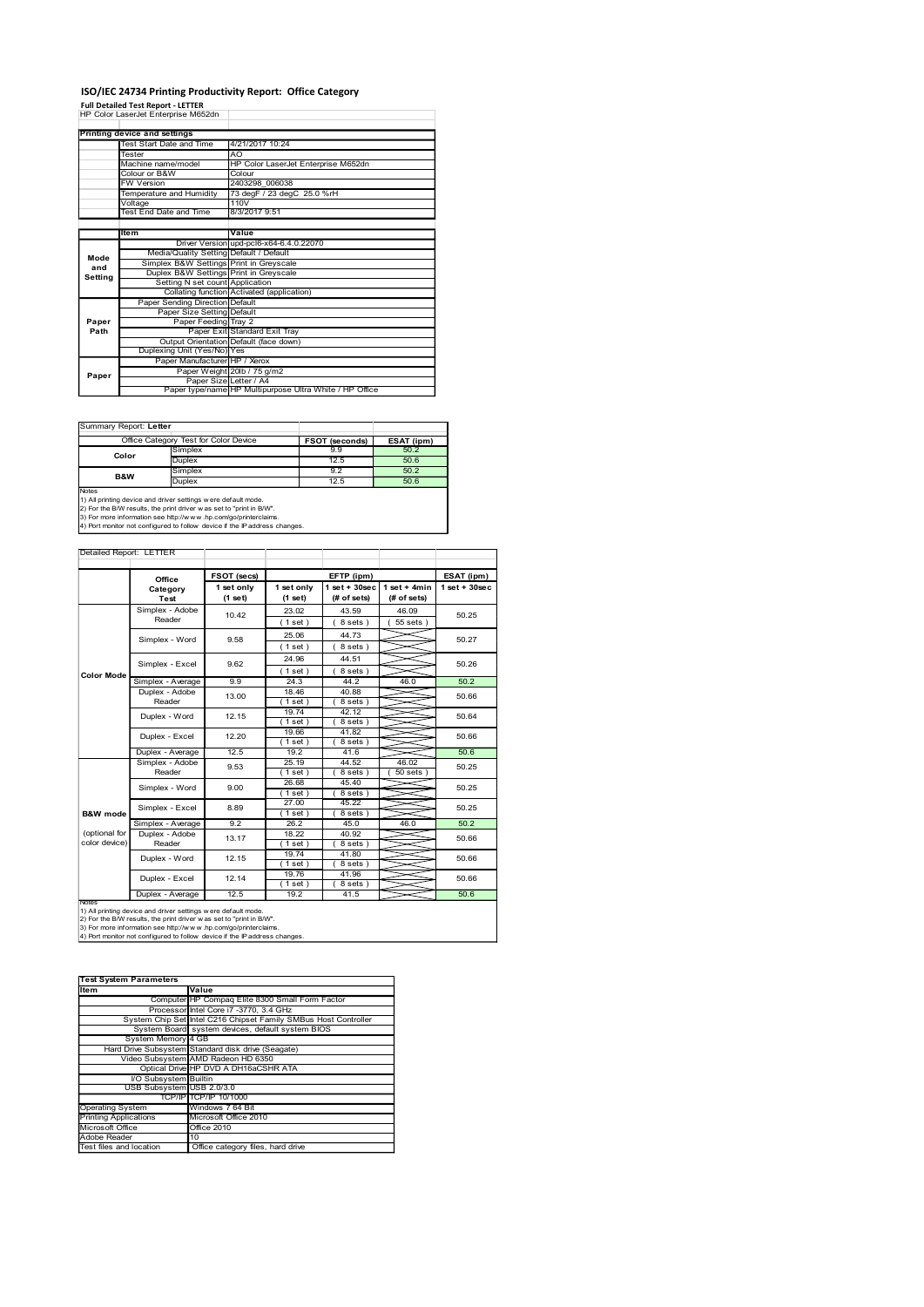## ISO/IEC 24734 Printing Productivity Report: Office Category

| ISO/IEC 24734 Printing Productivity Report: Office Category                                                                                                                                               |                                          |                                                                                    |                       |                                                  |                       |                                                         |                               |                 |
|-----------------------------------------------------------------------------------------------------------------------------------------------------------------------------------------------------------|------------------------------------------|------------------------------------------------------------------------------------|-----------------------|--------------------------------------------------|-----------------------|---------------------------------------------------------|-------------------------------|-----------------|
| Full Detailed Test Report - A4<br>HP Color LaserJet Enterprise M652dn                                                                                                                                     |                                          |                                                                                    |                       |                                                  |                       |                                                         |                               |                 |
| <b>Printing device and settings</b>                                                                                                                                                                       |                                          |                                                                                    |                       |                                                  |                       |                                                         |                               |                 |
|                                                                                                                                                                                                           | Test Start Date and Time<br>Tester       |                                                                                    | AO                    | 4/21/2017 10:24                                  |                       |                                                         |                               |                 |
|                                                                                                                                                                                                           | Machine name/model<br>Colour or B&W      |                                                                                    |                       | Colour                                           |                       | HP Color LaserJet Enterprise M652dn                     |                               |                 |
|                                                                                                                                                                                                           | W Version<br>Temperature and Humidity    |                                                                                    |                       | 2403298 006038<br>73 degF / 23 degC 25.0 %rH     |                       |                                                         |                               |                 |
|                                                                                                                                                                                                           | Voltage<br><b>Test End Date and Time</b> |                                                                                    |                       | 110V<br>8/3/2017 9:51                            |                       |                                                         |                               |                 |
|                                                                                                                                                                                                           | ltem                                     |                                                                                    |                       | Value<br>Driver Version upd-pcl6-x64-6.4.0.22070 |                       |                                                         |                               |                 |
| Mode                                                                                                                                                                                                      |                                          | Media/Quality Setting Default / Default<br>Simplex B&W Settings Print in Greyscale |                       |                                                  |                       |                                                         |                               |                 |
| and<br>Setting                                                                                                                                                                                            |                                          | Duplex B&W Settings Print in Greyscale<br>Setting N set count Application          |                       |                                                  |                       |                                                         |                               |                 |
|                                                                                                                                                                                                           |                                          | Collating function Activated (application)<br>Paper Sending Direction Default      |                       |                                                  |                       |                                                         |                               |                 |
| Paper                                                                                                                                                                                                     |                                          | Paper Size Setting Default<br>Paper Feeding Tray 2                                 |                       |                                                  |                       |                                                         |                               |                 |
| Path                                                                                                                                                                                                      |                                          | Output Orientation Default (face down)                                             |                       | Paper Exit Standard Exit Tray                    |                       |                                                         |                               |                 |
|                                                                                                                                                                                                           |                                          | Duplexing Unit (Yes/No) Yes<br>Paper Manufacturer HP / Xerox                       |                       | Paper Weight 20lb / 75 g/m2                      |                       |                                                         |                               |                 |
| Paper                                                                                                                                                                                                     |                                          |                                                                                    |                       | Paper Size Letter / A4                           |                       | Paper type/name HP Multipurpose Ultra White / HP Office |                               |                 |
|                                                                                                                                                                                                           |                                          |                                                                                    |                       |                                                  |                       |                                                         |                               |                 |
| Summary Report: A4                                                                                                                                                                                        |                                          |                                                                                    |                       |                                                  |                       |                                                         |                               |                 |
|                                                                                                                                                                                                           | Office Category Test for Color Device    | Simplex                                                                            |                       |                                                  |                       | <b>FSOT (seconds)</b><br>9.4                            | ESAT (ipm)<br>47.4            |                 |
| Colour                                                                                                                                                                                                    |                                          | <b>Duplex</b><br>Simplex                                                           |                       |                                                  |                       | 11.9<br>9.4                                             | 47.9<br>47.4                  |                 |
| B&W<br>Notes                                                                                                                                                                                              |                                          | Duplex                                                                             |                       |                                                  |                       | 11.9                                                    | 48.0                          |                 |
| 1) All printing device and driver settings w ere default mode.<br>2) For the B/W results, the print driver w as set to "print in B/W".<br>3) For more information see http://www.hp.com/go/printerclaims. |                                          |                                                                                    |                       |                                                  |                       |                                                         |                               |                 |
| 4) Port monitor not configured to follow device if the IP address changes.                                                                                                                                |                                          |                                                                                    |                       |                                                  |                       |                                                         |                               |                 |
| Detailed Report: A4                                                                                                                                                                                       |                                          |                                                                                    |                       |                                                  |                       |                                                         |                               |                 |
|                                                                                                                                                                                                           | Office                                   |                                                                                    | FSOT (secs)           |                                                  |                       | EFTP (ipm)                                              |                               | ESAT (ipm)      |
|                                                                                                                                                                                                           | Category<br>Test                         |                                                                                    | 1 set only<br>(1 set) |                                                  | 1 set only<br>(1 set) | 1 set + 30sec<br>(# of sets)                            | $1$ set + 4min<br>(# of sets) | $1$ set + 30sec |
|                                                                                                                                                                                                           | Simplex - Adobe<br>Reader                |                                                                                    | 9.80                  |                                                  | 24.48<br>(1 set)      | 41.41<br>8 sets)                                        | 43.71<br>(53 sets)            | 47.44           |
|                                                                                                                                                                                                           | Simplex - Word                           |                                                                                    | 9.12                  |                                                  | 26.32                 | 43.11                                                   |                               | 47.44           |
|                                                                                                                                                                                                           |                                          |                                                                                    |                       |                                                  | (1 set)<br>26.01      | 8 sets)<br>42.92                                        |                               |                 |
| Colour                                                                                                                                                                                                    | Simplex - Excel                          |                                                                                    | 9.23                  |                                                  | (1 set)               | (8 sets)                                                |                               | 47.44           |

| Summary Report: A4 |                                       |                |            |
|--------------------|---------------------------------------|----------------|------------|
|                    | Office Category Test for Color Device | FSOT (seconds) | ESAT (ipm) |
| Colour             | Simplex                               | 9.4            | 47.4       |
|                    | Duplex                                | 11.9           | 47.9       |
| <b>B&amp;W</b>     | Simplex                               | 9.4            | 47.4       |
|                    | <b>Duplex</b>                         | 11.9           | 48.0       |
| <b>Notes</b>       |                                       |                |            |

|                                                  | voitage<br>110V<br>8/3/2017 9:51<br>Test End Date and Time                                                                                                                                                                                                                              |                                                                                           |                          |                                |                    |      |
|--------------------------------------------------|-----------------------------------------------------------------------------------------------------------------------------------------------------------------------------------------------------------------------------------------------------------------------------------------|-------------------------------------------------------------------------------------------|--------------------------|--------------------------------|--------------------|------|
|                                                  |                                                                                                                                                                                                                                                                                         |                                                                                           |                          |                                |                    |      |
|                                                  | ltem                                                                                                                                                                                                                                                                                    | Value<br><b>Driver Version</b>                                                            | upd-pcl6-x64-6.4.0.22070 |                                |                    |      |
| Mode                                             |                                                                                                                                                                                                                                                                                         | Media/Quality Setting Default / Default                                                   |                          |                                |                    |      |
| and                                              |                                                                                                                                                                                                                                                                                         | Simplex B&W Settings Print in Greyscale<br>Duplex B&W Settings Print in Greyscale         |                          |                                |                    |      |
| Setting                                          |                                                                                                                                                                                                                                                                                         | Setting N set count Application                                                           |                          |                                |                    |      |
|                                                  | Paper Sending Direction Default                                                                                                                                                                                                                                                         | Collating function Activated (application)                                                |                          |                                |                    |      |
|                                                  | Paper Size Setting                                                                                                                                                                                                                                                                      | Default                                                                                   |                          |                                |                    |      |
| Paper                                            |                                                                                                                                                                                                                                                                                         | Paper Feeding<br>Tray 2                                                                   |                          |                                |                    |      |
| Path                                             |                                                                                                                                                                                                                                                                                         | Standard Exit Tray<br>Paper Exit<br>Output Orientation Default (face down)                |                          |                                |                    |      |
|                                                  | Duplexing Unit (Yes/No) Yes                                                                                                                                                                                                                                                             |                                                                                           |                          |                                |                    |      |
|                                                  |                                                                                                                                                                                                                                                                                         | Paper Manufacturer HP / Xerox                                                             |                          |                                |                    |      |
| Paper                                            |                                                                                                                                                                                                                                                                                         | Paper Weight 20lb / 75 g/m2<br>Paper Size Letter / A4                                     |                          |                                |                    |      |
|                                                  |                                                                                                                                                                                                                                                                                         | Paper type/name HP Multipurpose Ultra White / HP Office                                   |                          |                                |                    |      |
|                                                  |                                                                                                                                                                                                                                                                                         |                                                                                           |                          |                                |                    |      |
|                                                  |                                                                                                                                                                                                                                                                                         |                                                                                           |                          |                                |                    |      |
|                                                  | Summary Report: A4                                                                                                                                                                                                                                                                      |                                                                                           |                          |                                |                    |      |
|                                                  | Office Category Test for Color Device<br>Simplex                                                                                                                                                                                                                                        |                                                                                           |                          | <b>FSOT</b> (seconds)<br>9.4   | ESAT (ipm)<br>47.4 |      |
|                                                  | Colour<br>Duplex                                                                                                                                                                                                                                                                        |                                                                                           |                          | 11.9                           | 47.9               |      |
|                                                  | Simplex<br>B&W                                                                                                                                                                                                                                                                          |                                                                                           |                          | 9.4                            | 47.4               |      |
|                                                  | Duplex                                                                                                                                                                                                                                                                                  |                                                                                           |                          | 11.9                           | 48.0               |      |
| Notes                                            | 1) All printing device and driver settings w ere default mode.<br>2) For the B/W results, the print driver w as set to "print in B/W".<br>3) For more information see http://www.hp.com/go/printerclaims.<br>4) Port monitor not configured to follow device if the IP address changes. |                                                                                           |                          |                                |                    |      |
|                                                  |                                                                                                                                                                                                                                                                                         |                                                                                           |                          |                                |                    |      |
| Detailed Report: A4                              |                                                                                                                                                                                                                                                                                         |                                                                                           |                          |                                |                    |      |
|                                                  |                                                                                                                                                                                                                                                                                         |                                                                                           |                          |                                |                    |      |
|                                                  | Office                                                                                                                                                                                                                                                                                  | FSOT (secs)<br>1 set only                                                                 | 1 set only               | EFTP (ipm)<br>$1 set + 30 sec$ | $1 set + 4 min$    |      |
|                                                  | Category<br>Test                                                                                                                                                                                                                                                                        | (1 set)                                                                                   | (1 set)                  | (# of sets)                    | (# of sets)        |      |
|                                                  | Simplex - Adobe                                                                                                                                                                                                                                                                         | 9.80                                                                                      | 24.48                    | 41.41                          | 43.71              |      |
|                                                  | Reader                                                                                                                                                                                                                                                                                  |                                                                                           | (1 set)                  | (8 sets)                       | 53 sets)           |      |
|                                                  | Simplex - Word                                                                                                                                                                                                                                                                          | 9.12                                                                                      | 26.32                    | 43.11                          |                    |      |
|                                                  |                                                                                                                                                                                                                                                                                         |                                                                                           | (1 set)<br>26.01         | 8 sets)<br>42.92               |                    |      |
| Colour                                           | Simplex - Excel                                                                                                                                                                                                                                                                         | 9.23                                                                                      | (1 set)                  | 8 sets)                        |                    |      |
| Mode                                             | Simplex - Average                                                                                                                                                                                                                                                                       | 9.4                                                                                       | 25.6                     | 42.4                           | 43.7               |      |
|                                                  | Duplex - Adobe                                                                                                                                                                                                                                                                          | 12.28                                                                                     | 19.54                    | 39.94                          |                    |      |
|                                                  | Reader                                                                                                                                                                                                                                                                                  |                                                                                           | (1 set)                  | 8 sets                         |                    |      |
|                                                  | Duplex - Word                                                                                                                                                                                                                                                                           | 11.59                                                                                     | 20.70<br>(1 set )        | 39.86<br>7 sets)               |                    |      |
|                                                  |                                                                                                                                                                                                                                                                                         |                                                                                           | 20.40                    | 40.62                          |                    |      |
|                                                  | Duplex - Excel                                                                                                                                                                                                                                                                          | 11.76                                                                                     | (1 set)                  | 8 sets                         |                    |      |
|                                                  | Duplex - Average<br>Simplex - Adobe                                                                                                                                                                                                                                                     | 11.9                                                                                      | 20.2<br>24.41            | 40.1<br>42.20                  | 45.94              |      |
|                                                  | Reader                                                                                                                                                                                                                                                                                  | 9.83                                                                                      | (1 set)                  | (8 sets)                       | 53 sets)           |      |
|                                                  | Simplex - Word                                                                                                                                                                                                                                                                          | 9.16                                                                                      | 26.21                    | 43.09                          |                    |      |
|                                                  |                                                                                                                                                                                                                                                                                         |                                                                                           | (1 set)<br>26.14         | 8 sets)<br>42.22               |                    |      |
| <b>B&amp;W</b> mode                              | Simplex - Excel                                                                                                                                                                                                                                                                         | 9.18                                                                                      | (1 set)                  | 8 sets                         |                    |      |
|                                                  | Simplex - Average                                                                                                                                                                                                                                                                       | 9.4                                                                                       | 25.5                     | 42.5                           | 45.9               |      |
|                                                  | Duplex - Adobe<br>Reader                                                                                                                                                                                                                                                                | 12.24                                                                                     | 19.60<br>(1 set)         | 39.88<br>8 sets)               |                    |      |
| (optional for                                    |                                                                                                                                                                                                                                                                                         |                                                                                           | 20.68                    | 41.32                          |                    |      |
| color device)                                    |                                                                                                                                                                                                                                                                                         |                                                                                           | (1 set)                  | (9 sets)                       |                    |      |
|                                                  | Duplex - Word                                                                                                                                                                                                                                                                           | 11.60                                                                                     |                          | 41.34                          |                    |      |
|                                                  | Duplex - Excel                                                                                                                                                                                                                                                                          | 11.57                                                                                     | 20.74                    |                                |                    |      |
|                                                  |                                                                                                                                                                                                                                                                                         |                                                                                           | (1 set)                  | 9 sets                         |                    |      |
| Note:                                            | Duplex - Average                                                                                                                                                                                                                                                                        | 11.9                                                                                      | 20.3                     | 40.8                           |                    |      |
|                                                  | 1) All printing device and driver settings w ere default mode.<br>2) For the B/W results, the print driver w as set to "print in B/W".                                                                                                                                                  |                                                                                           |                          |                                |                    |      |
|                                                  | 3) For more information see http://www.hp.com/go/printerclaims.                                                                                                                                                                                                                         |                                                                                           |                          |                                |                    |      |
|                                                  | 4) Port monitor not configured to follow device if the IP address changes.                                                                                                                                                                                                              |                                                                                           |                          |                                |                    |      |
|                                                  |                                                                                                                                                                                                                                                                                         |                                                                                           |                          |                                |                    |      |
|                                                  |                                                                                                                                                                                                                                                                                         |                                                                                           |                          |                                |                    |      |
|                                                  | <b>Test System Parameters</b>                                                                                                                                                                                                                                                           |                                                                                           |                          |                                |                    |      |
| Item                                             |                                                                                                                                                                                                                                                                                         | Value                                                                                     |                          |                                |                    |      |
|                                                  |                                                                                                                                                                                                                                                                                         | Computer HP Compaq Elite 8300 Small Form Factor<br>Processor Intel Core i7 -3770, 3.4 GHz |                          |                                |                    |      |
|                                                  | System Chip Set Intel C216 Chipset Family SMBus Host Controller                                                                                                                                                                                                                         |                                                                                           |                          |                                |                    |      |
|                                                  | System Board                                                                                                                                                                                                                                                                            | system devices, default system BIOS                                                       |                          |                                |                    |      |
|                                                  | System Memory<br>Hard Drive Subsystem Standard disk drive (Seagate)                                                                                                                                                                                                                     | 4 GB                                                                                      |                          |                                |                    |      |
|                                                  | Video Subsystem AMD Radeon HD 6350                                                                                                                                                                                                                                                      |                                                                                           |                          |                                |                    |      |
|                                                  |                                                                                                                                                                                                                                                                                         | Optical Drive HP DVD A DH16aCSHR ATA                                                      |                          |                                |                    |      |
|                                                  | I/O Subsystem Builtin<br>USB Subsystem USB 2.0/3.0                                                                                                                                                                                                                                      |                                                                                           |                          |                                |                    |      |
|                                                  |                                                                                                                                                                                                                                                                                         | TCP/IP TCP/IP 10/1000                                                                     |                          |                                |                    |      |
| <b>Operating System</b>                          |                                                                                                                                                                                                                                                                                         | Windows 7 64 Bit                                                                          |                          |                                |                    |      |
| <b>Printing Applications</b><br>Microsoft Office |                                                                                                                                                                                                                                                                                         | Microsoft Office 2010<br>Office 2010                                                      |                          |                                |                    |      |
| Adobe Reader                                     | 10                                                                                                                                                                                                                                                                                      |                                                                                           |                          |                                |                    |      |
|                                                  | Test files and location                                                                                                                                                                                                                                                                 | Office category files, hard drive                                                         |                          |                                |                    |      |
|                                                  |                                                                                                                                                                                                                                                                                         |                                                                                           |                          |                                |                    |      |
|                                                  |                                                                                                                                                                                                                                                                                         |                                                                                           |                          |                                |                    |      |
|                                                  |                                                                                                                                                                                                                                                                                         |                                                                                           |                          |                                |                    | 48.0 |
|                                                  |                                                                                                                                                                                                                                                                                         |                                                                                           |                          |                                |                    |      |
|                                                  |                                                                                                                                                                                                                                                                                         |                                                                                           |                          |                                |                    |      |

| <b>Test System Parameters</b> |                                                                 |  |  |  |  |
|-------------------------------|-----------------------------------------------------------------|--|--|--|--|
| Item                          | Value                                                           |  |  |  |  |
|                               | Computer HP Compaq Elite 8300 Small Form Factor                 |  |  |  |  |
|                               | Processor Intel Core i7 -3770, 3.4 GHz                          |  |  |  |  |
|                               | System Chip Set Intel C216 Chipset Family SMBus Host Controller |  |  |  |  |
|                               | System Board system devices, default system BIOS                |  |  |  |  |
| System Memory 4 GB            |                                                                 |  |  |  |  |
|                               | Hard Drive Subsystem Standard disk drive (Seagate)              |  |  |  |  |
|                               | Video Subsystem AMD Radeon HD 6350                              |  |  |  |  |
|                               | Optical Drive HP DVD A DH16aCSHR ATA                            |  |  |  |  |
| <b>VO Subsystem Builtin</b>   |                                                                 |  |  |  |  |
| USB Subsystem USB 2.0/3.0     |                                                                 |  |  |  |  |
|                               | TCP/IP TCP/IP 10/1000                                           |  |  |  |  |
| <b>Operating System</b>       | Windows 7 64 Bit                                                |  |  |  |  |
| <b>Printing Applications</b>  | Microsoft Office 2010                                           |  |  |  |  |
| Microsoft Office              | Office 2010                                                     |  |  |  |  |
| Adobe Reader                  | 10                                                              |  |  |  |  |
| Test files and location       | Office category files, hard drive                               |  |  |  |  |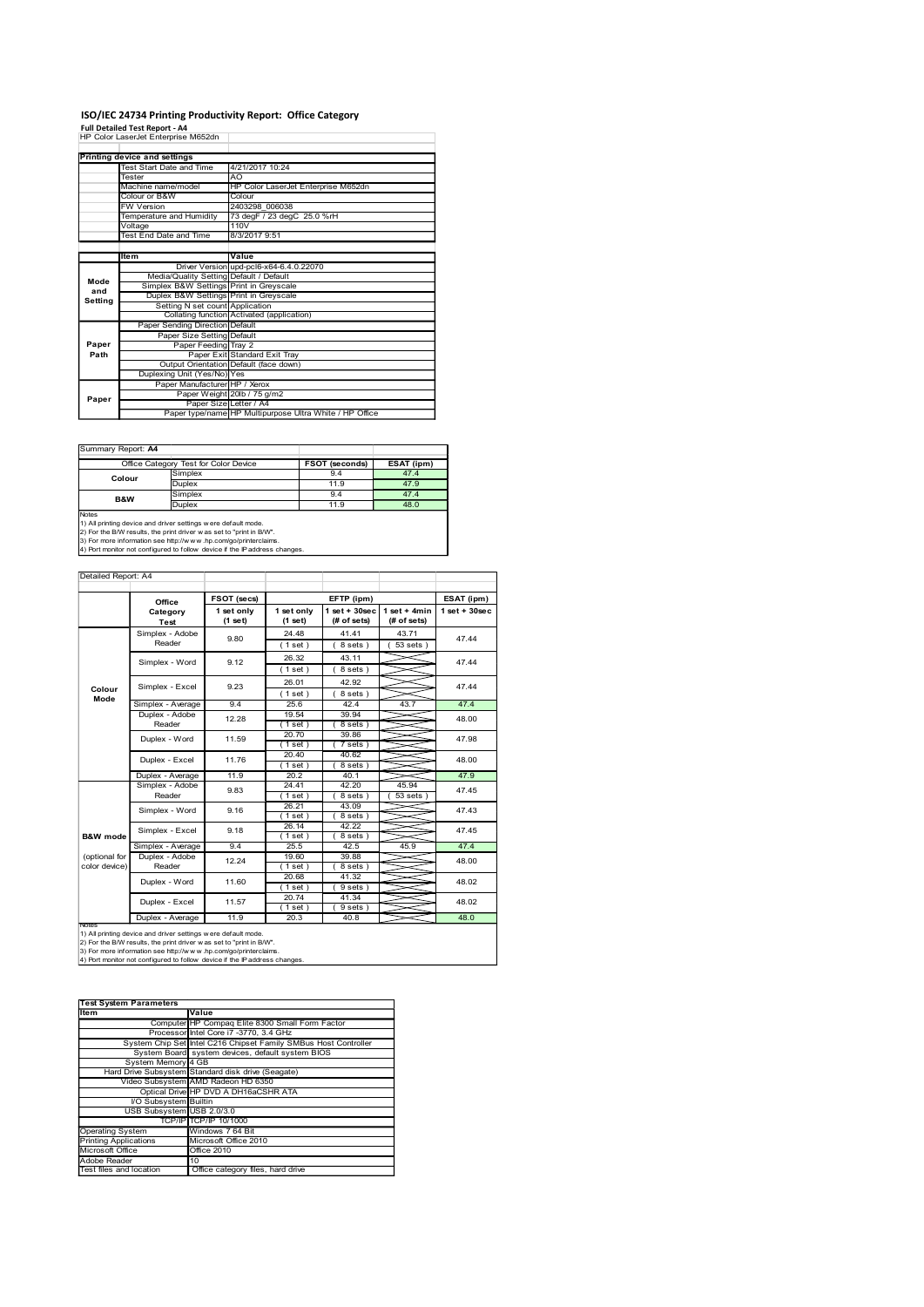# ISO/IEC 24734 Printing Productivity Report: Office Category

|               | Feature Performance Full Report - Office Feature Performance Test                 | ISO/IEC 24734 Printing Productivity Report: Office Category        |             |                                       |
|---------------|-----------------------------------------------------------------------------------|--------------------------------------------------------------------|-------------|---------------------------------------|
|               | HP Color LaserJet Enterprise M652dn                                               |                                                                    |             |                                       |
|               | Printing device and settings                                                      |                                                                    |             |                                       |
|               | Test Start Date and Time<br>Tester                                                | 4/21/2017 10:24<br>AO                                              |             |                                       |
|               | Machine name/model                                                                | HP Color LaserJet Enterprise M652dn                                |             |                                       |
|               | Colour or B&W<br>FW Version                                                       | Colour<br>2403298 006038                                           |             |                                       |
|               | Temperature and Humidity                                                          |                                                                    |             |                                       |
|               |                                                                                   | 73 degF / 23 degC 25.0 %rH                                         |             |                                       |
|               | Voltage<br><b>Test End Date and Time</b>                                          | 110V<br>8/3/2017 9:51                                              |             |                                       |
|               |                                                                                   |                                                                    |             |                                       |
|               | ltem                                                                              | Value<br>Driver Version upd-pcl6-x64-6.4.0.22070                   |             |                                       |
| Mode          | Media/Quality Setting Default / Default                                           |                                                                    |             |                                       |
| and           | Simplex B&W Settings Print in Greyscale<br>Duplex B&W Settings Print in Greyscale |                                                                    |             |                                       |
| Setting       | Setting N set count Application                                                   |                                                                    |             |                                       |
|               | Paper Sending Direction Default                                                   | Collating function Activated (application)                         |             |                                       |
|               | Paper Size Setting Default                                                        |                                                                    |             |                                       |
| Paper<br>Path | Paper Feeding Tray 2                                                              | Paper Exit Standard Exit Tray                                      |             |                                       |
|               |                                                                                   | Output Orientation Default (face down)                             |             |                                       |
|               | Duplexing Unit (Yes/No) Yes<br>Paper Manufacturer HP / Xerox                      |                                                                    |             |                                       |
| Paper         | Paper Weight                                                                      | 20lb / 75 g/m2                                                     |             |                                       |
|               | Paper Size Letter / A4                                                            | Paper type/name HP Multipurpose Ultra White / HP Office            |             |                                       |
|               |                                                                                   |                                                                    |             |                                       |
|               |                                                                                   | ISO Print Productivity Report: Feature Performance Test Summary    |             |                                       |
|               |                                                                                   |                                                                    |             | <b>Feature Performance Ratio</b>      |
|               |                                                                                   | <b>Printing Modes</b><br>(Feature Adobe Reader - Office test file) | FSOT (base) | A5 and Legal<br><b>ESAT</b> (feature) |

|         | ISO/IEC 24734 Printing Productivity Report: Office Category                                                                                                                                                                                                                        |                                                                                            |                                  |      |                                      |                                                      |
|---------|------------------------------------------------------------------------------------------------------------------------------------------------------------------------------------------------------------------------------------------------------------------------------------|--------------------------------------------------------------------------------------------|----------------------------------|------|--------------------------------------|------------------------------------------------------|
|         | Feature Performance Full Report - Office Feature Performance Test<br>HP Color LaserJet Enterprise M652dn                                                                                                                                                                           |                                                                                            |                                  |      |                                      |                                                      |
|         |                                                                                                                                                                                                                                                                                    |                                                                                            |                                  |      |                                      |                                                      |
|         | <b>Printing device and settings</b>                                                                                                                                                                                                                                                |                                                                                            |                                  |      |                                      |                                                      |
|         | Test Start Date and Time<br>Tester                                                                                                                                                                                                                                                 | 4/21/2017 10:24<br>AO                                                                      |                                  |      |                                      |                                                      |
|         | Machine name/model                                                                                                                                                                                                                                                                 | HP Color LaserJet Enterprise M652dn                                                        |                                  |      |                                      |                                                      |
|         | Colour or B&W                                                                                                                                                                                                                                                                      | Colour                                                                                     |                                  |      |                                      |                                                      |
|         | W Version                                                                                                                                                                                                                                                                          | 2403298 006038                                                                             |                                  |      |                                      |                                                      |
|         | <b>Femperature and Humidity</b><br>Voltage                                                                                                                                                                                                                                         | 73 degF / 23 degC 25.0 %rH<br>110V                                                         |                                  |      |                                      |                                                      |
|         | <b>Test End Date and Time</b>                                                                                                                                                                                                                                                      | 8/3/2017 9:51                                                                              |                                  |      |                                      |                                                      |
|         |                                                                                                                                                                                                                                                                                    |                                                                                            |                                  |      |                                      |                                                      |
|         | ltem                                                                                                                                                                                                                                                                               | Value                                                                                      |                                  |      |                                      |                                                      |
|         |                                                                                                                                                                                                                                                                                    | Driver Version upd-pcl6-x64-6.4.0.22070                                                    |                                  |      |                                      |                                                      |
| Mode    | Media/Quality Setting<br>Simplex B&W Settings                                                                                                                                                                                                                                      | Default / Default<br>Print in Greyscale                                                    |                                  |      |                                      |                                                      |
| and     | Duplex B&W Settings Print in Greyscale                                                                                                                                                                                                                                             |                                                                                            |                                  |      |                                      |                                                      |
| Setting | Setting N set count Application                                                                                                                                                                                                                                                    |                                                                                            |                                  |      |                                      |                                                      |
|         |                                                                                                                                                                                                                                                                                    | Collating function Activated (application)                                                 |                                  |      |                                      |                                                      |
|         | Paper Sending Direction Default                                                                                                                                                                                                                                                    |                                                                                            |                                  |      |                                      |                                                      |
| Paper   | Paper Size Setting Default<br>Paper Feeding Tray 2                                                                                                                                                                                                                                 |                                                                                            |                                  |      |                                      |                                                      |
| Path    |                                                                                                                                                                                                                                                                                    | Paper Exit Standard Exit Tray                                                              |                                  |      |                                      |                                                      |
|         | Output Orientation Default (face down)                                                                                                                                                                                                                                             |                                                                                            |                                  |      |                                      |                                                      |
|         | Duplexing Unit (Yes/No) Yes                                                                                                                                                                                                                                                        |                                                                                            |                                  |      |                                      |                                                      |
|         | Paper Manufacturer HP / Xerox<br>Paper Weight 20lb / 75 g/m2                                                                                                                                                                                                                       |                                                                                            |                                  |      |                                      |                                                      |
| Paper   | Paper Size Letter / A4                                                                                                                                                                                                                                                             |                                                                                            |                                  |      |                                      |                                                      |
|         |                                                                                                                                                                                                                                                                                    | Paper type/name HP Multipurpose Ultra White / HP Office                                    |                                  |      |                                      |                                                      |
|         | ISO Print Productivity Report: Feature Performance Test Summary                                                                                                                                                                                                                    |                                                                                            | <b>Feature Performance Ratio</b> |      |                                      |                                                      |
|         |                                                                                                                                                                                                                                                                                    | <b>Printing Modes</b>                                                                      |                                  |      | A5 and Legal                         |                                                      |
|         | (Feature Adobe Reader - Office test file)<br>FSOT (base)<br>FSOT (feature)                                                                                                                                                                                                         |                                                                                            |                                  |      | <b>ESAT (feature)</b><br>ESAT (base) |                                                      |
|         | A5 Landscape Feed - Colour<br>Simplex                                                                                                                                                                                                                                              |                                                                                            |                                  | 126% | 160%                                 |                                                      |
|         | A5 Portrait Feed - Colour<br>Simplex                                                                                                                                                                                                                                               |                                                                                            |                                  | 44%  | 9%                                   |                                                      |
|         | Legal - Colour<br>Simplex                                                                                                                                                                                                                                                          |                                                                                            |                                  |      |                                      |                                                      |
|         | Legal - Colour                                                                                                                                                                                                                                                                     |                                                                                            | Duplex                           |      |                                      |                                                      |
|         | A5 Landscape Feed - B/W                                                                                                                                                                                                                                                            |                                                                                            | Simplex                          | 176% | 157%                                 |                                                      |
|         | A5 Portrait Feed - B/W                                                                                                                                                                                                                                                             |                                                                                            | Simplex                          | 63%  | 9%                                   |                                                      |
|         | Legal - B/W                                                                                                                                                                                                                                                                        |                                                                                            | Simplex                          |      |                                      |                                                      |
|         | Legal - B/W                                                                                                                                                                                                                                                                        |                                                                                            | Duplex                           |      |                                      |                                                      |
| Notes   | 1) All printing device and driver settings w ere default mode.<br>2) Test conducted with 8-paper Office Feature Performance file.<br>3) For more information see http://www.hp.com/go/printerclaims.<br>4) Port monitor not configured to follow device if the IP address changes. |                                                                                            |                                  |      |                                      |                                                      |
|         |                                                                                                                                                                                                                                                                                    | Feature Performance Full Report - Feature Printing Mode: 'Office' Feature Performance Test |                                  |      |                                      |                                                      |
|         | <b>Printing Modes</b>                                                                                                                                                                                                                                                              |                                                                                            |                                  |      |                                      |                                                      |
|         | Feature Adobe Reader - Office                                                                                                                                                                                                                                                      |                                                                                            | <b>Base Printing</b><br>Mode     |      | <b>Feature Performance</b>           |                                                      |
|         | test file (8-page)                                                                                                                                                                                                                                                                 |                                                                                            |                                  |      | $1$ set + 30 sec                     | A5 and Legal<br>FSOT (base)<br><b>ESAT (feature)</b> |

|                | Test System Parameters           |                                                                 |  |  |  |
|----------------|----------------------------------|-----------------------------------------------------------------|--|--|--|
|                | Item                             | Value                                                           |  |  |  |
|                |                                  | Computer HP Compaq Elite 8300 Small Form Factor                 |  |  |  |
|                |                                  | Processor Intel Core i7 -3770, 3.4 GHz                          |  |  |  |
|                |                                  | System Chip Set Intel C216 Chipset Family SMBus Host Controller |  |  |  |
|                |                                  | System Board system devices, default system BIOS                |  |  |  |
| Test           | System Memory 4 GB               |                                                                 |  |  |  |
| System         |                                  | Hard Drive Subsystem Standard disk drive (Seagate)              |  |  |  |
|                |                                  | Video Subsystem AMD Radeon HD 6350                              |  |  |  |
|                |                                  | Optical Drive HP DVD A DH16aCSHR ATA                            |  |  |  |
|                | I/O Subsystem Builtin            |                                                                 |  |  |  |
|                | USB Subsystem USB 2.0/3.0        |                                                                 |  |  |  |
| $\overline{U}$ |                                  | TCP/IPITCP/IP 10/1000                                           |  |  |  |
|                | <b>Operating System</b>          | Windows 7 64 Bit                                                |  |  |  |
|                | <b>Printing Applications</b>     | Microsoft Office 2010                                           |  |  |  |
|                | <b>Software Microsoft Office</b> | Office 2010                                                     |  |  |  |
|                | Adobe Reader                     | 10                                                              |  |  |  |
|                | Test files and location          | Office category files, hard drive                               |  |  |  |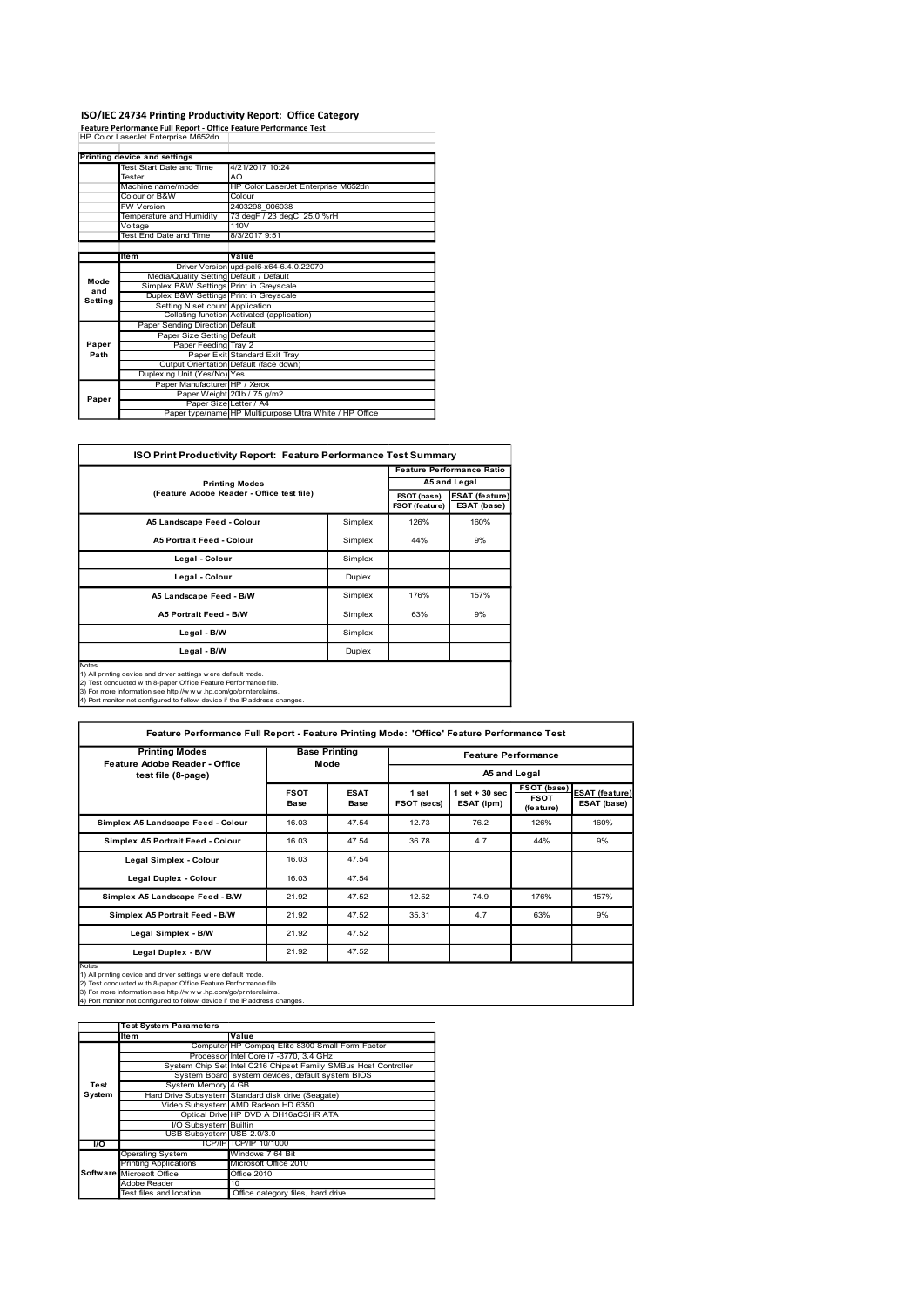#### ISO/IEC 17629 First Print Out Time Report: Office Category

| ISO/IEC 17629 First Print Out Time Report: Office Category                                                                                                                                                                                                                                                      |                              |                                                          |  |                                         |                                                         |                                                 |                              |                      |                   |  |
|-----------------------------------------------------------------------------------------------------------------------------------------------------------------------------------------------------------------------------------------------------------------------------------------------------------------|------------------------------|----------------------------------------------------------|--|-----------------------------------------|---------------------------------------------------------|-------------------------------------------------|------------------------------|----------------------|-------------------|--|
| <b>Full Detailed Test Report - LETTER</b>                                                                                                                                                                                                                                                                       |                              |                                                          |  |                                         |                                                         |                                                 |                              |                      |                   |  |
| HP Color LaserJet Enterprise M652dn                                                                                                                                                                                                                                                                             |                              |                                                          |  |                                         |                                                         |                                                 |                              |                      |                   |  |
|                                                                                                                                                                                                                                                                                                                 |                              | Printing device and settings<br>Test Start Date and Time |  | 4/21/2017 10:24                         |                                                         |                                                 |                              |                      |                   |  |
|                                                                                                                                                                                                                                                                                                                 | Tester<br>Machine name/model |                                                          |  | AO                                      | HP Color LaserJet Enterprise M652dn                     |                                                 |                              |                      |                   |  |
|                                                                                                                                                                                                                                                                                                                 | Colour or B&W<br>W Version   |                                                          |  | Colour<br>2403298_006038                |                                                         |                                                 |                              |                      |                   |  |
|                                                                                                                                                                                                                                                                                                                 |                              | Configuration (options)                                  |  | Default<br>7.143                        |                                                         |                                                 |                              |                      |                   |  |
|                                                                                                                                                                                                                                                                                                                 | Controller                   | Printing device page count                               |  | Not Specified                           |                                                         |                                                 |                              |                      |                   |  |
|                                                                                                                                                                                                                                                                                                                 |                              | Printing supplies page count<br>Temperature and Humidity |  | Not Specified                           | 73 degF / 23 degC 25.0 %rH                              |                                                 |                              |                      |                   |  |
|                                                                                                                                                                                                                                                                                                                 | Voltage                      | Test End Date and Time                                   |  | 110V<br>8/3/2017 9:51                   |                                                         |                                                 |                              |                      |                   |  |
|                                                                                                                                                                                                                                                                                                                 | Item                         |                                                          |  | Value                                   |                                                         |                                                 |                              |                      |                   |  |
| Mode                                                                                                                                                                                                                                                                                                            |                              | PDL and driver version<br>Print Quality mode             |  | default                                 | upd-pcl6-x64-6.4.0.22070                                |                                                 |                              |                      |                   |  |
| and<br><b>Setting</b>                                                                                                                                                                                                                                                                                           | <b>B&amp;W</b> settings      |                                                          |  | default                                 |                                                         |                                                 |                              |                      |                   |  |
| Paper                                                                                                                                                                                                                                                                                                           |                              | Paper feed orientation<br>Paper type setting             |  | Short Edge<br>default                   |                                                         |                                                 |                              |                      |                   |  |
|                                                                                                                                                                                                                                                                                                                 | Paper feeding<br>Paper exit  |                                                          |  | Standard cassette<br>Standard exit tray |                                                         |                                                 |                              |                      |                   |  |
| Paper Path Output orientation                                                                                                                                                                                                                                                                                   |                              |                                                          |  |                                         | default (face up or face down)                          |                                                 |                              |                      |                   |  |
|                                                                                                                                                                                                                                                                                                                 |                              |                                                          |  |                                         |                                                         |                                                 |                              |                      |                   |  |
|                                                                                                                                                                                                                                                                                                                 |                              |                                                          |  |                                         | ISO First Page Out Time Summary Report: Office Category |                                                 |                              |                      |                   |  |
|                                                                                                                                                                                                                                                                                                                 |                              |                                                          |  |                                         | FPOT from Ready (seconds)                               |                                                 |                              |                      |                   |  |
| Summary Report: Letter                                                                                                                                                                                                                                                                                          |                              |                                                          |  |                                         |                                                         |                                                 |                              |                      |                   |  |
| Color                                                                                                                                                                                                                                                                                                           |                              | Simplex                                                  |  |                                         | 6.09                                                    |                                                 |                              |                      |                   |  |
|                                                                                                                                                                                                                                                                                                                 |                              | Duplex                                                   |  |                                         | 5.41                                                    |                                                 |                              |                      |                   |  |
| B&W                                                                                                                                                                                                                                                                                                             |                              | Simplex<br>Duplex                                        |  |                                         |                                                         |                                                 |                              |                      |                   |  |
|                                                                                                                                                                                                                                                                                                                 |                              |                                                          |  |                                         |                                                         |                                                 |                              |                      |                   |  |
|                                                                                                                                                                                                                                                                                                                 |                              |                                                          |  |                                         |                                                         |                                                 |                              |                      |                   |  |
| Notes<br>1) All printing device and driver settings were default mode.<br>1) As primary device and universe<br>turns were used to "print in BAV".<br>2) For the BAV results, the print driver was set to "print in BAV".<br>3) For more information see http://www.hp.com/grimiterialines.<br>4) Port monitor n |                              |                                                          |  |                                         |                                                         |                                                 |                              |                      |                   |  |
| <b>Detailed Report: LETTER</b>                                                                                                                                                                                                                                                                                  |                              |                                                          |  |                                         |                                                         | ISO First Page Out Time Report: Office Category |                              |                      |                   |  |
|                                                                                                                                                                                                                                                                                                                 |                              |                                                          |  |                                         | Word<br>(seconds)                                       | Excel<br>(seconds)                              | Adobe<br>Reader<br>(seconds) | Average<br>(seconds) | <b>Delay Time</b> |  |

## ISO First Page Out Time Summary Report: Office Category

| Summary Report: Letter |               |                           |
|------------------------|---------------|---------------------------|
|                        |               | FPOT from Ready (seconds) |
| Color                  | Simplex       | 6.09                      |
|                        | <b>Duplex</b> |                           |
| B&W                    | Simplex       | 5.41                      |
|                        | <b>Duplex</b> |                           |

|                                                  | FW Version                                                                                                                                                                                                     | 2403298_006038<br>Default     |                                                      |                                                       |                                   |                                   |                   |                   |
|--------------------------------------------------|----------------------------------------------------------------------------------------------------------------------------------------------------------------------------------------------------------------|-------------------------------|------------------------------------------------------|-------------------------------------------------------|-----------------------------------|-----------------------------------|-------------------|-------------------|
|                                                  | Configuration (options)<br>Controller                                                                                                                                                                          | 7.143                         |                                                      |                                                       |                                   |                                   |                   |                   |
|                                                  | Printing device page count<br>Printing supplies page count Not Specified                                                                                                                                       | Not Specified                 |                                                      |                                                       |                                   |                                   |                   |                   |
|                                                  | Temperature and Humidity<br>Voltage<br>110V                                                                                                                                                                    |                               | 73 degF / 23 degC 25.0 %rH                           |                                                       |                                   |                                   |                   |                   |
|                                                  | Test End Date and Time                                                                                                                                                                                         | 8/3/2017 9:51                 |                                                      |                                                       |                                   |                                   |                   |                   |
|                                                  | Item<br>PDL and driver version                                                                                                                                                                                 | Value                         | upd-pcl6-x64-6.4.0.22070                             |                                                       |                                   |                                   |                   |                   |
| Mode<br>and                                      | Print Quality mode<br><b>B&amp;W</b> settings                                                                                                                                                                  | default<br>default            |                                                      |                                                       |                                   |                                   |                   |                   |
| Setting                                          | Paper feed orientation                                                                                                                                                                                         | Short Edge<br>default         |                                                      |                                                       |                                   |                                   |                   |                   |
| Paper                                            | Paper type setting<br>Paper feeding                                                                                                                                                                            |                               | Standard cassette                                    |                                                       |                                   |                                   |                   |                   |
| Paper Path                                       | Paper exit<br>Output orientation                                                                                                                                                                               |                               | Standard exit tray<br>default (face up or face down) |                                                       |                                   |                                   |                   |                   |
|                                                  |                                                                                                                                                                                                                |                               |                                                      |                                                       |                                   |                                   |                   |                   |
| Summary Report: Letter                           | ISO First Page Out Time Summary Report: Office Category                                                                                                                                                        |                               | FPOT from Ready (seconds)                            |                                                       |                                   |                                   |                   |                   |
| Color                                            | Simplex<br>Duplex                                                                                                                                                                                              |                               | 6.09                                                 |                                                       |                                   |                                   |                   |                   |
| B&W                                              | Simplex<br>Duplex                                                                                                                                                                                              |                               | 5.41                                                 |                                                       |                                   |                                   |                   |                   |
| Notes                                            |                                                                                                                                                                                                                |                               |                                                      |                                                       |                                   |                                   |                   |                   |
|                                                  | 1) All printing device and driver settings were default mode.<br>2) For the B/W results, the print driver was set to "print in B/W".                                                                           |                               |                                                      |                                                       |                                   |                                   |                   |                   |
|                                                  | 3) For more information see http://www.hp.com/go/printerclaims.<br>4) Port monitor not configured to follow device if the IP address changes.<br>5) Page counts w ere collected after completion of the tests. |                               |                                                      |                                                       |                                   |                                   |                   |                   |
|                                                  |                                                                                                                                                                                                                |                               |                                                      | ISO First Page Out Time Report: Office Category       |                                   |                                   |                   |                   |
| <b>Detailed Report: LETTER</b>                   |                                                                                                                                                                                                                |                               |                                                      |                                                       |                                   |                                   |                   |                   |
|                                                  |                                                                                                                                                                                                                |                               | Word<br>(seconds)                                    | Excel<br>(seconds)                                    | Adobe<br>Reader                   | Average<br>(se conds)             | <b>Delay Time</b> |                   |
|                                                  |                                                                                                                                                                                                                |                               | 5.80                                                 | 5.89                                                  | (seconds)<br>6.58                 | 6.09                              | 20 Seconds        |                   |
|                                                  | FPOT from Ready - Simplex                                                                                                                                                                                      |                               |                                                      |                                                       |                                   |                                   |                   |                   |
|                                                  | FPOT from Ready - Duplex                                                                                                                                                                                       |                               |                                                      |                                                       |                                   |                                   |                   |                   |
| <b>Color Mode</b>                                | FPOT from Sleep - Simplex                                                                                                                                                                                      |                               |                                                      |                                                       | 13.35                             |                                   | 105 Minutes       |                   |
|                                                  | Recovery Time                                                                                                                                                                                                  |                               |                                                      |                                                       | 6.8                               |                                   |                   |                   |
|                                                  | FPOT from Off - Simplex                                                                                                                                                                                        |                               |                                                      |                                                       | 158.41                            |                                   |                   |                   |
|                                                  | Warm-up Time                                                                                                                                                                                                   |                               |                                                      |                                                       | 151.83                            |                                   |                   |                   |
|                                                  | FPOT from Ready - Simplex                                                                                                                                                                                      |                               | 5.37                                                 | 5.24                                                  | 5.61                              | 5.41                              | 20 Seconds        |                   |
|                                                  | FPOT from Ready - Duplex                                                                                                                                                                                       |                               |                                                      |                                                       |                                   |                                   |                   |                   |
| <b>B&amp;W Mode</b>                              | FPOT from Sleep - Simplex                                                                                                                                                                                      |                               |                                                      |                                                       | 13.31                             |                                   | 105 Minutes       |                   |
|                                                  | Recovery Time                                                                                                                                                                                                  |                               |                                                      |                                                       | 7.7                               |                                   |                   |                   |
|                                                  | FPOT from Off - Simplex                                                                                                                                                                                        |                               |                                                      |                                                       | 157.47                            |                                   |                   |                   |
|                                                  | Warm-up Time                                                                                                                                                                                                   |                               |                                                      |                                                       | 151.86                            |                                   |                   |                   |
| Notes                                            | 1) All printing device and driver settings were default mode.                                                                                                                                                  |                               |                                                      |                                                       |                                   |                                   |                   |                   |
|                                                  | 2) For the B/W results, the print driver was set to "print in B/W".<br>3) For more information see http://www.hp.com/go/printerclaims.                                                                         |                               |                                                      |                                                       |                                   |                                   |                   |                   |
|                                                  | 4) Port monitor not configured to follow device if the IP address changes.<br>5) Page counts w ere collected after completion of the tests.                                                                    |                               |                                                      |                                                       |                                   |                                   |                   |                   |
|                                                  | 6) Details for FPOT from Sleep are shown below.                                                                                                                                                                |                               |                                                      |                                                       |                                   |                                   |                   |                   |
|                                                  |                                                                                                                                                                                                                |                               |                                                      |                                                       |                                   |                                   |                   |                   |
| <b>HP Data Table<br/>Detailed Report: LETTER</b> |                                                                                                                                                                                                                |                               |                                                      |                                                       |                                   |                                   |                   |                   |
|                                                  |                                                                                                                                                                                                                |                               | <b>FPOT Avg</b><br>(secs)                            | FPOT (secs)<br>Iteration 1                            | <b>FPOT</b> (secs)<br>Iteration 2 | <b>FPOT</b> (secs)<br>Iteration 3 | Application       | <b>Delay Time</b> |
|                                                  | FPOT from Sleep                                                                                                                                                                                                |                               | 13.35                                                | 13.39                                                 | 13.30                             | N/A                               | Adobe Reader      | 105 Minutes       |
| <b>Color Mode</b>                                | FPOT from Sleep (15 minutes)<br>HP/Non ISO Test                                                                                                                                                                |                               | 8.35                                                 | 8.36                                                  | 8.34                              | N/A                               | Adobe Reader      | 15 Minutes        |
|                                                  | FPOT from Sleep                                                                                                                                                                                                |                               | 13.31                                                | 13.41                                                 | 13.21                             | <b>N/A</b>                        | Adobe Reader      | 105 Minutes       |
| <b>B&amp;W Mode</b>                              | FPOT from Sleep (15 minutes)<br>HP/Non ISO Test                                                                                                                                                                |                               | 7.53                                                 | 7.34                                                  | 7.71                              | N/A                               | Adobe Reader      | 15 Minutes        |
| Notes                                            |                                                                                                                                                                                                                |                               |                                                      |                                                       |                                   |                                   |                   |                   |
|                                                  | 1) All printing device and driver settings were default mode.<br>2) For the B/W results, the print driver w as set to "print in B/W".                                                                          |                               |                                                      |                                                       |                                   |                                   |                   |                   |
|                                                  | 3 DLP includes detailed iterations as data measurements may vary run to run.                                                                                                                                   |                               |                                                      |                                                       |                                   |                                   |                   |                   |
|                                                  | <b>Test System Parameters</b>                                                                                                                                                                                  |                               |                                                      |                                                       |                                   |                                   |                   |                   |
|                                                  | Item<br>Computer                                                                                                                                                                                               | Value                         |                                                      | HP Compaq Elite 8300 Small Form Factor                |                                   |                                   |                   |                   |
|                                                  | Processor<br>System Chip Set                                                                                                                                                                                   |                               | Intel Core i7 -3770, 3.4 GHz                         | Intel C216 Chipset Family SMBus Host Controller       |                                   |                                   |                   |                   |
|                                                  | System Board                                                                                                                                                                                                   |                               | system devices, default system BIOS                  |                                                       |                                   |                                   |                   |                   |
| Test<br>System                                   | System Memory<br>Hard Drive Subsystem                                                                                                                                                                          | 4 GB                          | Standard disk drive (Seagate)                        |                                                       |                                   |                                   |                   |                   |
|                                                  | Video Subsystem<br><b>Optical Drive</b>                                                                                                                                                                        |                               | AMD Radeon HD 6350<br>HP DVD A DH16aCSHR ATA         |                                                       |                                   |                                   |                   |                   |
|                                                  | I/O Subsystem<br><b>USB Subsystem</b>                                                                                                                                                                          | <b>Builtin</b><br>USB 2.0/3.0 |                                                      |                                                       |                                   |                                   |                   |                   |
| Printing                                         |                                                                                                                                                                                                                |                               |                                                      |                                                       |                                   |                                   |                   |                   |
| Device<br>Connection                             | TCP/IP                                                                                                                                                                                                         | 10/1000                       |                                                      |                                                       |                                   |                                   |                   |                   |
|                                                  | <b>Operating System</b>                                                                                                                                                                                        |                               |                                                      | Windows 7 Business/Ultimate, 64 bit, Build 7601, SP 1 |                                   |                                   |                   |                   |
| Software                                         | <b>Printing Applications</b>                                                                                                                                                                                   |                               | Microsoft Office 2010 SP2<br>Adobe Reader 10.1.4     |                                                       |                                   |                                   |                   |                   |
|                                                  | <b>Print Driver</b>                                                                                                                                                                                            |                               | upd-pcl6-x64-6.4.0.22070                             |                                                       |                                   |                                   |                   |                   |
|                                                  |                                                                                                                                                                                                                |                               |                                                      |                                                       |                                   |                                   |                   |                   |
|                                                  |                                                                                                                                                                                                                |                               |                                                      |                                                       |                                   |                                   |                   |                   |
|                                                  |                                                                                                                                                                                                                |                               |                                                      |                                                       |                                   |                                   |                   |                   |
|                                                  |                                                                                                                                                                                                                |                               |                                                      |                                                       |                                   |                                   |                   |                   |
|                                                  |                                                                                                                                                                                                                |                               |                                                      |                                                       |                                   |                                   |                   |                   |
|                                                  |                                                                                                                                                                                                                |                               |                                                      |                                                       |                                   |                                   |                   |                   |

|                                  | <b>Test System Parameters</b> |                                                       |  |  |  |
|----------------------------------|-------------------------------|-------------------------------------------------------|--|--|--|
|                                  | ltem                          | Value                                                 |  |  |  |
|                                  | Computer                      | HP Compag Elite 8300 Small Form Factor                |  |  |  |
|                                  | Processor                     | Intel Core i7 -3770, 3.4 GHz                          |  |  |  |
|                                  | System Chip Set               | Intel C216 Chipset Family SMBus Host Controller       |  |  |  |
|                                  | System Board                  | system devices, default system BIOS                   |  |  |  |
| Test                             | <b>System Memory</b>          | 4 GB                                                  |  |  |  |
| System                           | <b>Hard Drive Subsystem</b>   | Standard disk drive (Seagate)                         |  |  |  |
|                                  | Video Subsystem               | AMD Radeon HD 6350                                    |  |  |  |
|                                  | Optical Drive                 | HP DVD A DH16aCSHR ATA                                |  |  |  |
|                                  | I/O Subsystem                 | Builtin                                               |  |  |  |
|                                  | <b>USB Subsystem</b>          | USB 2.0/3.0                                           |  |  |  |
| Printing<br>Device<br>Connection | TCP/IP                        | 10/1000                                               |  |  |  |
|                                  | <b>Operating System</b>       | Windows 7 Business/Ultimate, 64 bit, Build 7601, SP 1 |  |  |  |
|                                  | <b>Printing Applications</b>  | Microsoft Office 2010 SP2                             |  |  |  |
| Software                         |                               | Adobe Reader 10.1.4                                   |  |  |  |
|                                  | <b>Print Driver</b>           | upd-pcl6-x64-6.4.0.22070                              |  |  |  |